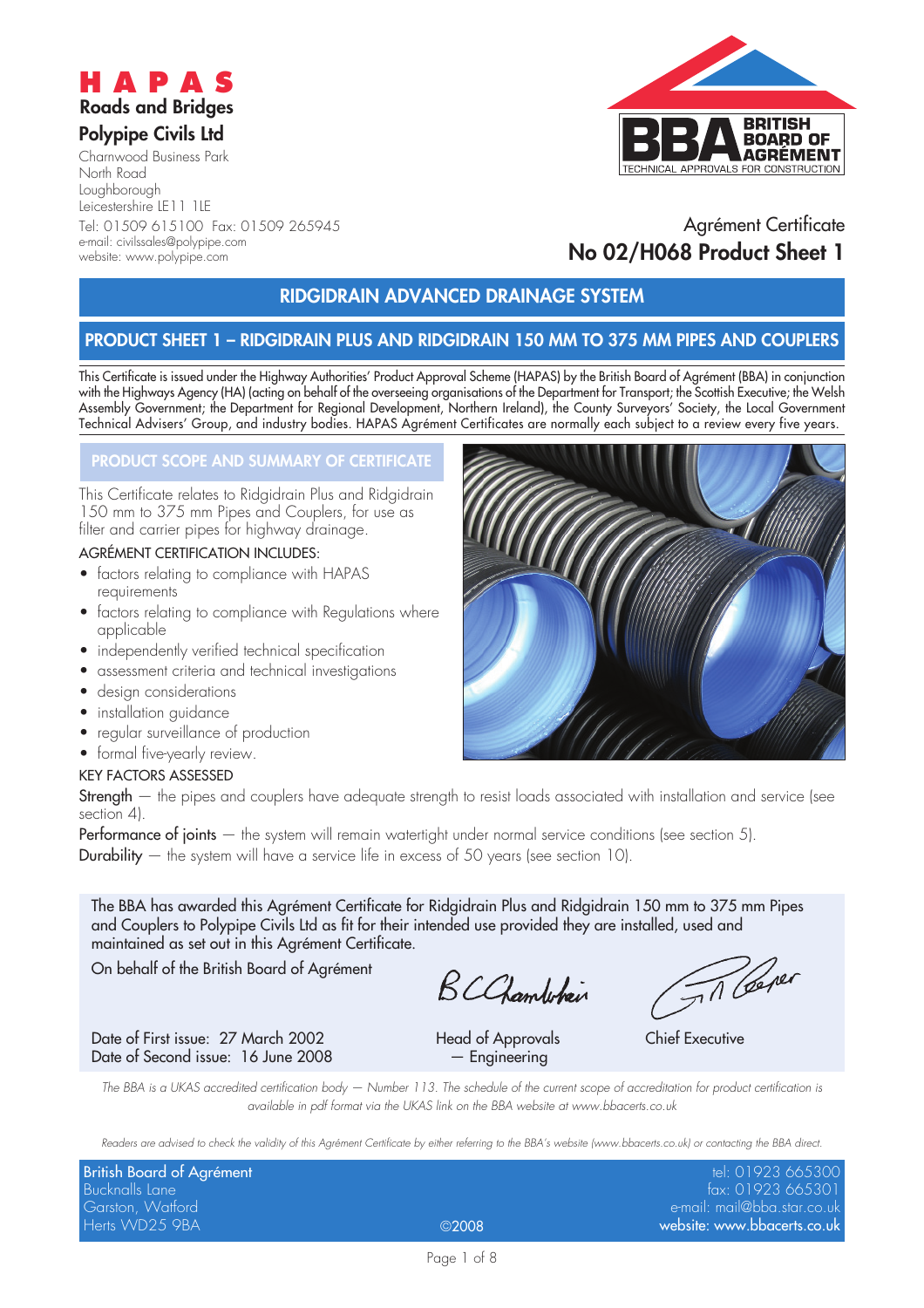# HAPAS Requirements

#### **Requirements**

The general requirements for drains are contained in the Manual of Contract Documents for Highway Works (MCHW)(1), Volume 1 and Volume 2.

The general requirements for structured wall pipes and fittings are contained in the MCHW Volume 1, Clause 518.

Further information and guidance is given in MCHW, Volume 3, Drawing Numbers F1 and F2.

Additional site requirements may be included on particular contracts.

(1) The MCHW is operated by the Overseeing Organisations : The Highways Agency (HA), Transport Scotland, the Welsh Assembly Government and The Department for Regional Development (Northern Ireland).

# **Regulations**

**Construction (Design and Management) Regulations 2007**

**Construction (Design and Management) Regulations (Northern Ireland) 2007**

Information in this Certificate may assist the client, CDM co-ordinator, designer and contractors to address their obligations under these Regulations.

See sections: 2 Delivery and site handling (2.1) and General (11).

**General** 

This Certificate relates to Ridgidrain Plus and Ridgidrain 150 mm to 375 mm Pipes and Couplers, high-density polythene filter and carrier pipes in diameters of 150 mm, 225 mm, 300 mm and 375 mm.

The pipes and couplers comply with MCHW, Volume 1, Clause 518, and are for use in highway drainage for the collection and disposal of surface and sub-surface water.

# Technical Specification

#### **1 Description**

1.1 Ridgidrain Plus and Ridgidrain filter and carrier (perforated and unperforated) pipes are manufactured in a black polyethylene outer layer and a blue polyethylene inner layer by a twin extrusion process. The inner is available in other colours. For information, contact the manufacturer. Two high-density polyethylene pipes are extruded simultaneously, one inside the other, and heat-welded together in one continuous process.

1.2 Ridgidrain pipes are supplied with plain ends in sizes 150 mm, 225 mm, 300 mm and 375 mm. Ridgidrain Plus pipes are supplied with one plain end and one integrally moulded socket in sizes 150 mm, 225 mm and 300 mm (see Figure 4 and Table 4).

1.3 The products tested and covered by this Certificate are manufactured from material with the specification given in Table 1.

1.4 The outer wall is corrugated and the inner wall is smooth finished. Details and dimensions are given in Table 2 and Figure 1.

1.5 Black polypropylene couplers are made by the Certificate holder and are available for each size of pipe (see Table 3 and Figure 2).

| Table 1                                                    | Material properties/specification <sup>(1)</sup> |                                                                     |  |
|------------------------------------------------------------|--------------------------------------------------|---------------------------------------------------------------------|--|
| Property                                                   | Test method reference                            | Specification                                                       |  |
| Tensile properties                                         | EN 638, ISO 527-2                                | Sample 1B at<br>$.50 \, \text{mm} \text{min}^{-1}$<br>$\geq 18$ MPa |  |
| Oxygen induction time                                      | <b>FN 728</b>                                    | $\geqslant$ 4 min                                                   |  |
| Melt flow rate                                             | ISO 1133                                         | $\leq 0.75$ g (10 min) <sup>-1</sup><br>2.16 kg at 190°C            |  |
| Density                                                    | <b>ISO 1183</b>                                  | $\geq 935 \ \mathrm{kgm^{-3}}$                                      |  |
| Heat reversion                                             | ISO 12091                                        | $110^{\circ}C + 2^{\circ}C$<br>$(p$ ass                             |  |
| Effects of heating<br>(injection moulded<br>fittings only) | <b>FN 763</b>                                    | N/A                                                                 |  |

Table 2 Pipe dimensions

| Nom <sup>(1)</sup><br>internal<br>pipe | Min <sup>(2)</sup><br>internal<br>pipe | $N$ om $^{(1)}$<br>external<br>pipe | min | t,<br>min      | $t_{3}$<br>min | Nom <sup>(1)</sup> Nom <sup>(1)</sup><br>length weight |              |
|----------------------------------------|----------------------------------------|-------------------------------------|-----|----------------|----------------|--------------------------------------------------------|--------------|
| diameter,                              | diameter                               | diameter,                           |     |                |                |                                                        |              |
| d,                                     |                                        | $d_{\gamma}$                        |     |                |                |                                                        |              |
| (mm)                                   | (mm)                                   | (mm)                                |     | (mm) (mm) (mm) |                | (m)                                                    | $(kqm^{-1})$ |
| 150                                    | 145                                    | 176.35                              | 07  | 10             | O8             | 6                                                      | 1.35         |
| 225                                    | 220                                    | 266.50                              | 1.3 | 2.4            | 10             | 6                                                      | 3.0          |
| 300                                    | 294                                    | 353.75                              | 1.4 | -2.8           | 10             | 6                                                      | 5.0          |
| 375                                    | 372                                    | 435.50                              | 1.6 | -2.9           | 1.5            | 6                                                      | 6.7          |

(1) Nom = nominal.

 $(2)$  Min = minimum

(1) This table is in the format of Appendix 5/7 of MCHW, Volume 2. It is used to satisfy Clause 518.2 of MCHW, Volume 1.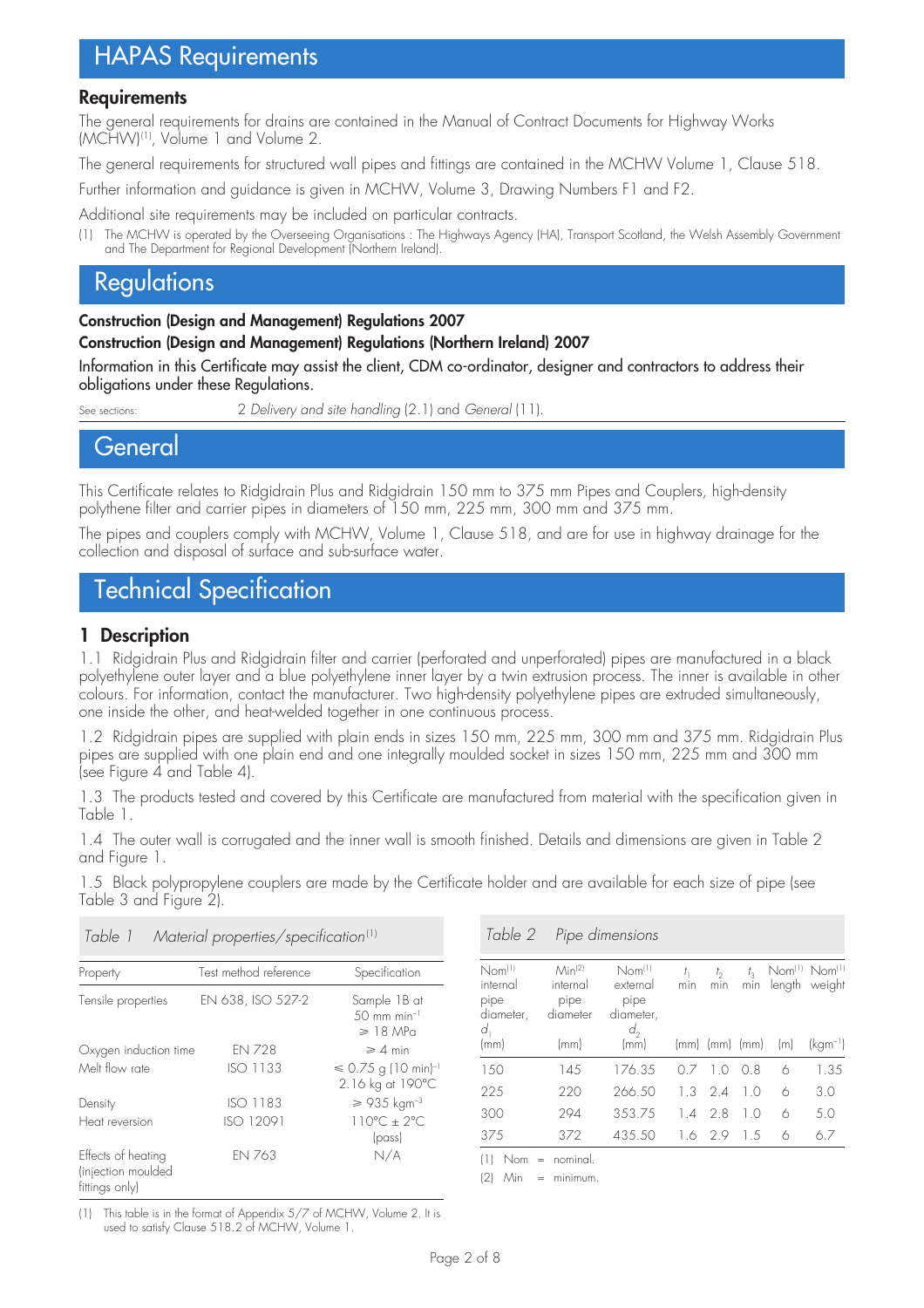



Figure 3 Seals



### Table 3 Coupler dimensions

| Nominal<br>internal pipe<br>diameter<br>(mm) | Internal,<br>diameter $d_3$<br>(min)<br>(mm) | Nominal<br>external,<br>diameter $d_A$<br>$\mathsf{mm}$ | Nominal<br>length<br>(mm) | Nominal<br>seal height<br>'hl<br>(mm |
|----------------------------------------------|----------------------------------------------|---------------------------------------------------------|---------------------------|--------------------------------------|
| 150                                          | 176.0                                        | 182                                                     | 183                       | 1.5                                  |
| 225                                          | 265.4                                        | 275                                                     | 260                       | 21                                   |
| 300                                          | 353.0                                        | 365                                                     | 280                       | 28                                   |
| 375                                          | 433.0                                        |                                                         | 333                       | 33                                   |

### Figure 2 Couplers



Figure 4 Integral sockets



#### Table 4 Integral socket dimensions

| Nominal<br>internal pipe<br>diameter, d<br>(mm) | Nominal<br>socket<br>diameter, $d_3$<br>(mm) | Nominal<br>socket<br>depth, $l_1$<br>(mm) | Nominal<br>seal<br>height (h)<br>(mm) |
|-------------------------------------------------|----------------------------------------------|-------------------------------------------|---------------------------------------|
| 150                                             | 179                                          | 95                                        | 16.3                                  |
| 225                                             | 269                                          | 14.5                                      | 24                                    |
| 300                                             | 358                                          | 18.5                                      | 31                                    |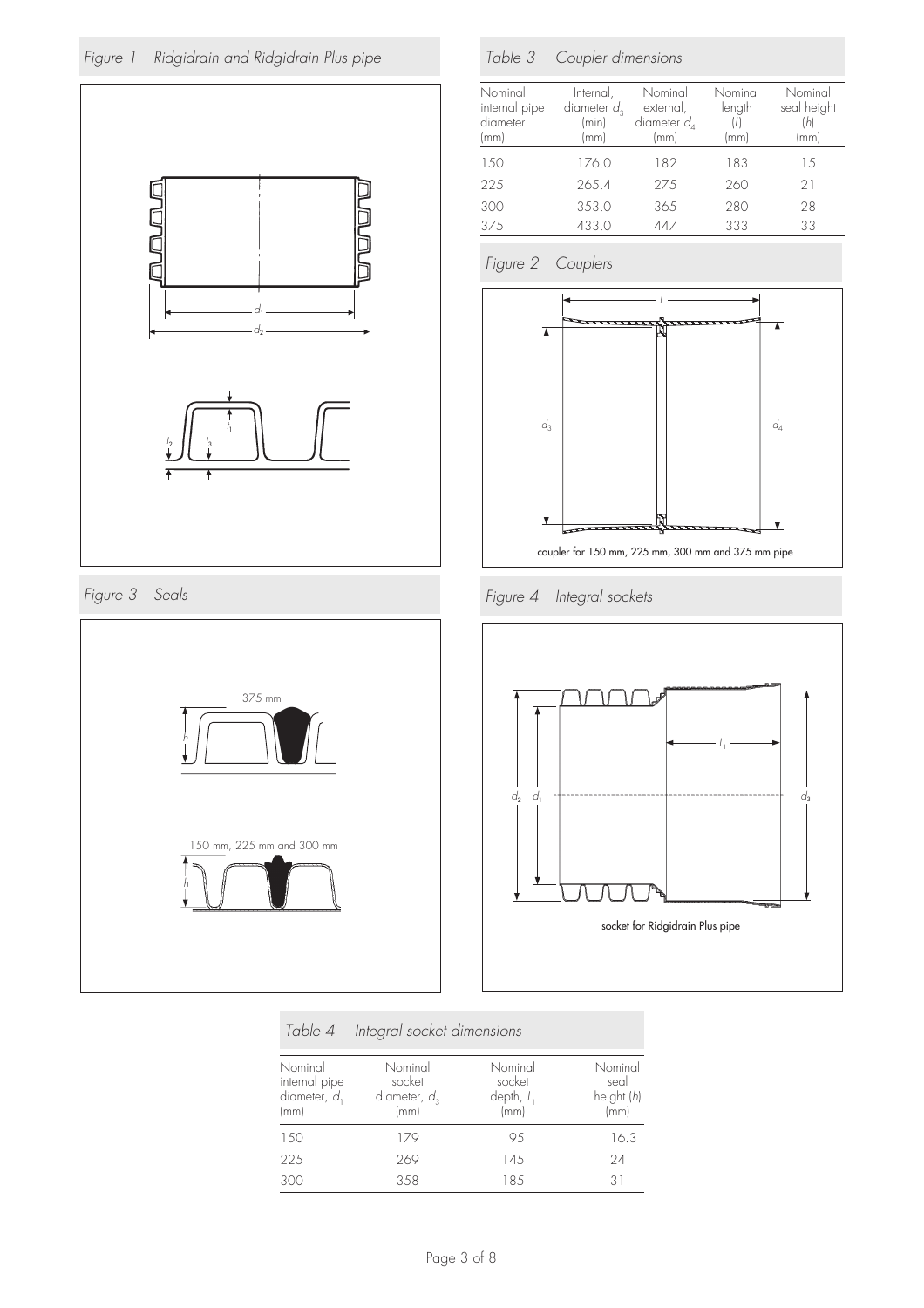1.6 Each coupler requires two rubber seals which can be obtained from the Certificate holder, manufactured to BS EN 681-1: 1996 (see Figure 3). The seals must be fitted in accordance with the installation instructions to ensure a watertight joint.

1.7 Pipes can be supplied either perforated or unperforated. Perforated pipe is available with the slots in the dwell between corrugations equally spaced around the circumference and offset<sup>(1)</sup> symmetrically for alternate dwells along the pipe length (see Table 5 and Figure 5). Alternatively, the slots are located on one half only of the pipe and thus the permeable area is approximately halved.

(1) Pipe sizes 300 mm and 375 mm do not have the offset for alternate dwells.

#### Table 5 Perforated pipe details

| Nominal<br>internal<br>pipe<br>diameter | No of<br>slots<br>per<br>dwell | No of<br>rows of<br>slots | No of<br>dwells<br>per<br>metre | Slot<br>length | Slot<br>width | Permeable<br>area<br>(minimum) |
|-----------------------------------------|--------------------------------|---------------------------|---------------------------------|----------------|---------------|--------------------------------|
| (mm)                                    |                                |                           |                                 | (mm)           | (mm)          | $\rm (mm^2m^{-1})$             |
| 1.50(1)                                 | 3                              | 6                         | 45                              | $15 - 25$      | $1.5 - 3.0$   | 3040                           |
| $1.50^{(2)}$                            | $2/1^{(3)}$                    | 3                         | 45                              | $15 - 25$      | $1.5 - 3.0$   | 1520                           |
| $225^{(1)}$                             | 3                              | 6                         | 30                              | $15 - 35$      | $1.5 - 3.0$   | 2025                           |
| $22.5^{(2)}$                            | $2/1^{(3)}$                    | 3                         | 30                              | $15 - 35$      | $1.5 - 3.0$   | 1015                           |
| 300(1)                                  | 6                              | 6                         | 25                              | $15 - 35$      | $1.5 - 3.0$   | 3375                           |
| $300^{(2)}$                             | 3                              | 3                         | 25                              | $15 - 35$      | $1.5 - 3.0$   | 1685                           |
| $37.5^{(1)}$                            | 10                             | 10                        | 20                              | $20 - 4.5$     | $1.5 - 3.6$   | 6000                           |
| $37.5^{(2)}$                            | 5                              | 5                         | 20                              | $20 - 4.5$     | $1.5 - 3.6$   | 3000                           |





(1) Perforated.

(2) Half perforated. (3) Alternating dwells have one or two slots.

1.8 Continuous quality control is exercised during manufacture. Checks include:

#### Pipes

- dimensional accuracy impact resistance short-term stiffness.
- 

- Couplers
- dimensional accuracy impact resistance.
- 

1.9 A label bearing the BBA identification mark incorporating the number of this Certificate is attached to each pipe length and fitting or to each pack of pipes.

### **2 Delivery and site handling**

2.1 Handling, storage and transportation should be in accordance with BS 5955-6 : 1980.

2.2 When long-term storage is envisaged, the pipes and couplers must be protected from direct sunlight. If protection cannot be provided, consideration must be given to the effects of daily exposure to direct sunlight:

- up to 3 months negligible UV degradation but possible extreme surface temperatures of up to 80°C may cause some localised distortion
- 3 months to 12 months may have significant effect on the impact resistance and physical properties
- over 12 months damage will occur unless protection provided.
- 2.3 The manufacturer has the option of adding chemicals to provide enhanced UV stability on request.
- 2.4 Pipes are generally delivered in prepacked bundles and should be retained in their packaging until installation.

# Assessment and Technical Investigations

The following is a summary of the assessment and technical investigations carried out on Ridgidrain Plus and Ridgidrain 150 mm to 375 mm Pipes and Couplers.

## Design Considerations

#### **3 General**

Ridgidrain Plus and Ridgidrain 150 mm to 375 mm Pipes and Couplers (perforated and unperforated) comply with the requirements of the MCHW, Volume 1, Clause 518.5 for pipe, Clause 518.6 for couplers and Clause 518.7 for the system. When installed in accordance with the recommendations given in this Certificate, they are suitable for use in highways for the collection and disposal of surface and sub-surface water.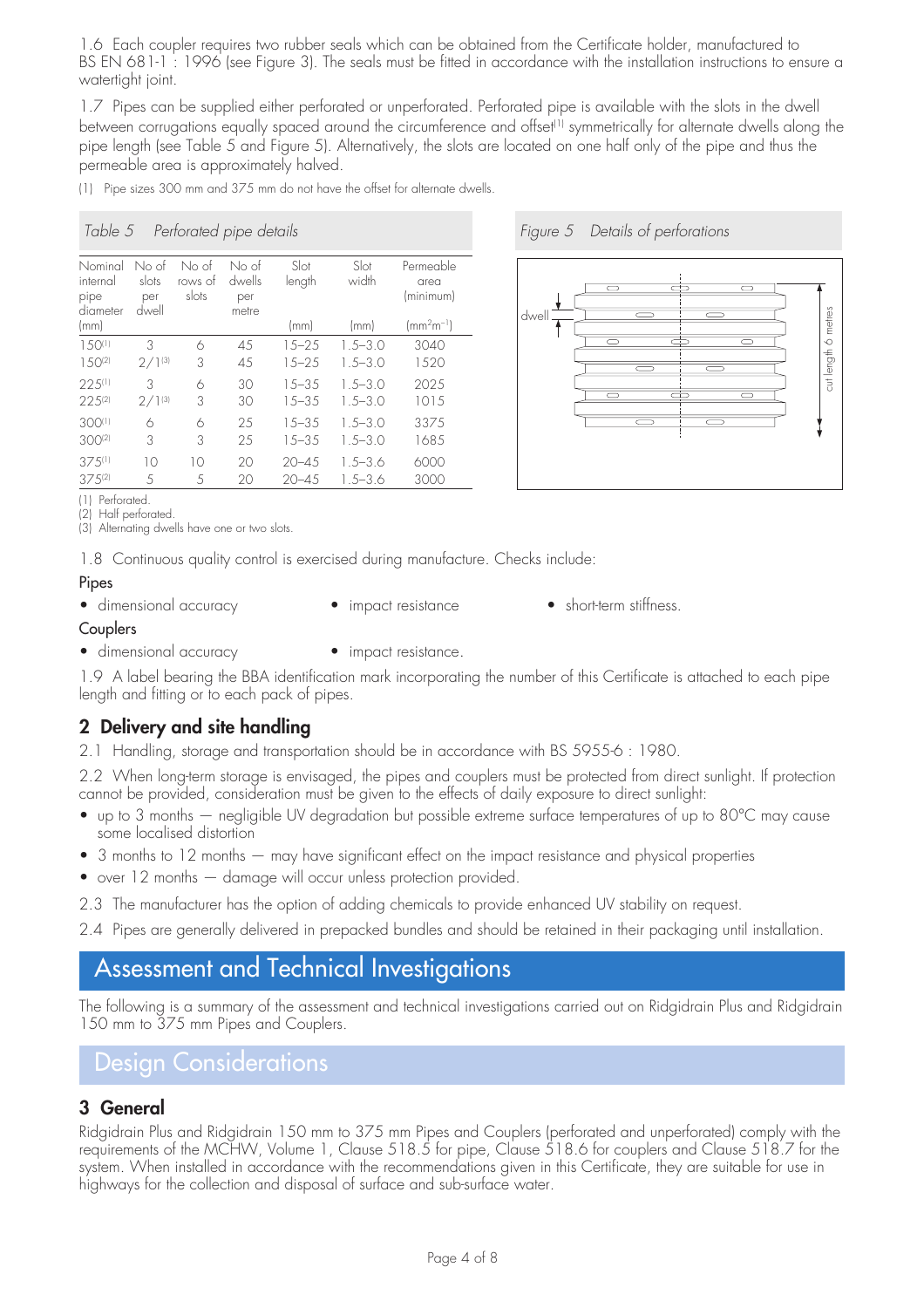### **4 Strength**

4.1 The pipes have a ring stiffness in excess of 8 kNm<sup>-2</sup> and a creep ratio of less than 4 and have adequate resistance to static loads.

4.2 The pipes have adequate resistance to impact loads to which they may be subjected during installation and in service.

4.3 The pipes can be used as an alternative to the plastic pipes for surface water drains listed in Table 5/1 of the MCHW, Volume 1, and for safe bedding depth purposes may be assumed to have a standard dimension ratio (SDR) equivalent of not greater than 41.

### **5 Performance of joints**

5.1 Joints on filter pipes made from pipe and couplers without the rubber seals are not partially watertight as defined in the MCHW, Volume 1, Clause 504.3.

5.2 Correctly made, the joints constructed from pipe and couplers with rubber seals remain watertight when subjected to deflection and distortion, and comply with the MCHW, Volume 1, Clauses 504.3 and 518.7 (see section 13).

### **6 Water infiltration**

The slot area for the pipes exceeds the minimum requirement given in MCHW, Volume 1, Clause 518.3, of 1000 mm2 per metre length (see Table 3).

### **7 Flow characteristics**

7.1 The pipes will have normal flow characteristics associated with PVC-U pipes.

7.2 Full-bore velocities are available from the Tables for the Hydraulic Design of Pipes, Sewers and Channels, Volume 2, 8th Edition by H R Wallingford and D I H Barr. The values are based on the Colebrook-White equation. An appropriate value of roughness coefficient should be selected when designing the drainage system. For new pipes, a value of 0.006 mm is applicable, but for designs, a value of 0.6 mm is generally used.

### **8 Practicability of installation**

The pipes are installed easily using traditional drain-laying methods in accordance with HA requirements and MCHW, Volume 1, Clauses 503, 505, 518.7 and 518.8. The lengths in which the pipes are available and their lightness in weight are a significant advantage in handling and installation. Jointing of the pipes is achieved easily.

### **9 Maintenance**

9.1 The slots are designed to restrict the ingress of silt into the drains.

9.2 Access to the system for cleaning should be provided by conventional methods.

9.3 The system can be rodded easily using flexible drain rods. In common with other standard plastic drainage systems, toothed root cutters and rods with metal ferrules, as used with some mechanical clearing systems, could damage the pipes and couplers and should not be used.

9.4 Tests indicate that the pipes have adequate resistance to water cleansing using pressure jetting equipment (see section 13.1). It is recommended that low pressure, high volume systems are utilised in accordance with MCHW, Volume 1, Clause 520.

### **10 Durability**

In the opinion of the BBA, when used in the context of this Product Sheet, the material from which the pipes and couplers are manufactured will not significantly deteriorate and the anticipated life of the system will be in excess of 50 years.

## Installation

### **11 General**

Ridgidrain Plus and Ridgidrain 150 mm to 375 mm Pipes and Couplers must be installed in accordance with HA requirements and MCHW, Volume 1, Clauses 503, 505, 518.7 and 518.8.

### **12 Procedures**

12.1 For typical laying, trench and backfilling specification details, reference should be made to Figure 6 and the MCHW, Volume 3, Drawing Nos F1 (Type T and S) and F2 (Type G, H and I).

12.2 Pipes are cut easily using conventional hand tools, and should be cut square between the corrugations.

12.3 For a watertight joint, the pipe ends and coupler should be cleaned and a rubber seal fitted externally between the first and second corrugation in the pipe. The seal and inside of the coupler should be lubricated and the pipe pushed fully home to the central register either by hand, or using a lever if necessary.

12.4 The perforated and unperforated pipes and couplers must be protected against damage from site construction traffic.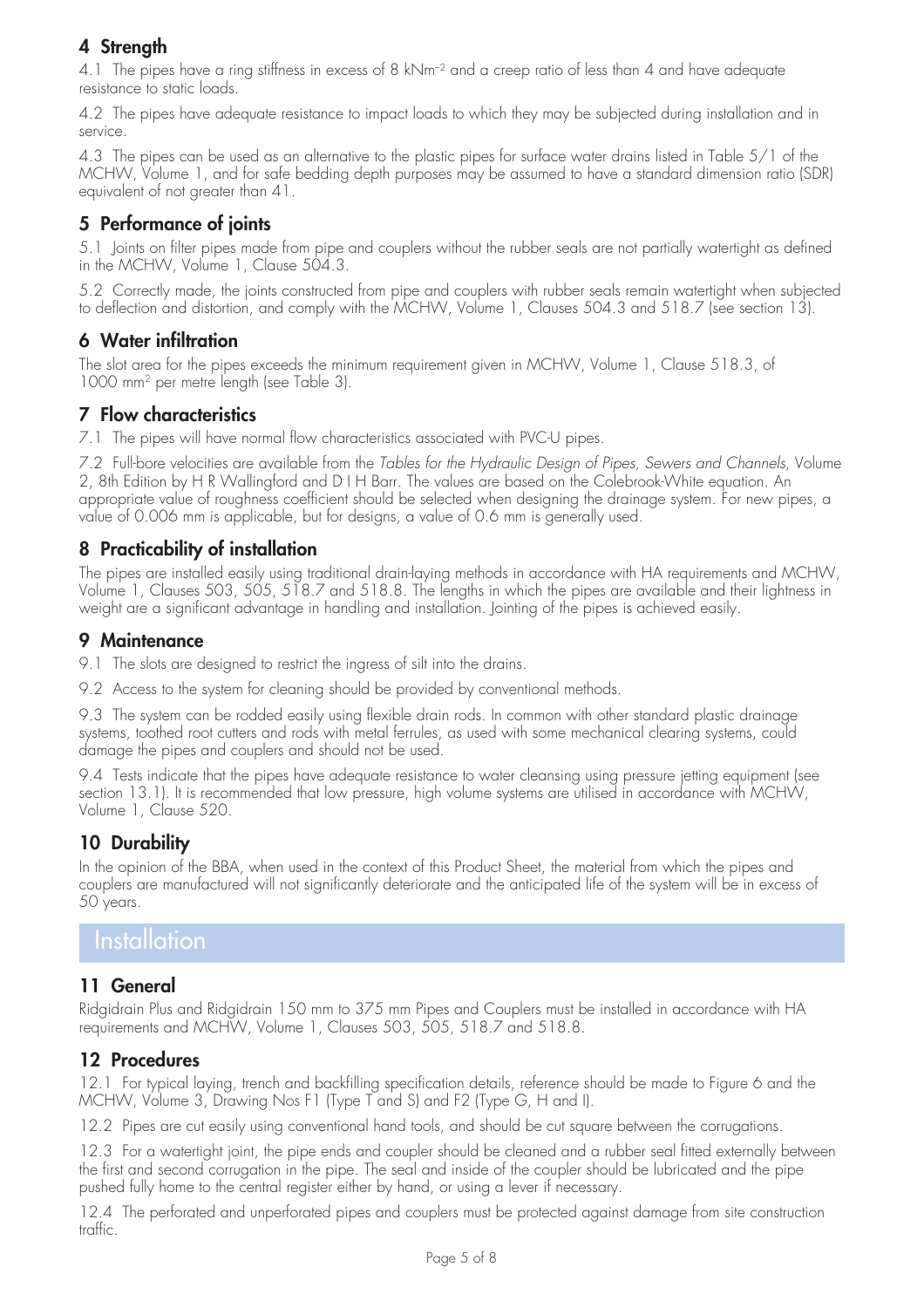12.5 Care should be taken during backfill to maintain the line and level of the pipeline. If necessary, the pipe should be restrained to prevent uplift.





## Technical Investigations

#### **13 Tests**

13.1 Tests were carried out on the pipe to determine compliance with MCHW, Volume 1, Clause 518.5, on:

- determination of ring stiffness to BS EN ISO 9969 : 1995
- creep ratio to BS EN ISO 9967 : 1995
- resistance to longitudinal bending to MCHW, Volume 1, Clause 518.11
- impact strength at 0°C and 23°C to BS EN 1411 : 1996 with a d25 striker of 1.0 kg mass
- rodding resistance to MCHW, Volume 1, Clause 518.12
- water jetting WRc method.

13.2 Tests were carried out on joined pipe to establish compliance with MCHW, Volume 1, Clause 518.7 on:

- leaktightness of joints to BS EN 1277 : 2003 when subjected to diameter distortion and angular deflection from 0.5 bar to –0.3 bar
- insertion force (ease of jointing)
- resistance to rodding.

13.3 Tests were carried out to establish the dimensional accuracy of the pipe, coupler and ring seal.

#### **14 Investigations**

14.1 An examination was made of data in relation to the effect of the production tolerances on the performance of the products.

14.2 An evaluation of existing data was made to assess material properties, chemical resistance and durability.

- 14.3 Calculations were carried out to determine the slot area of perforated pipes.
- 14.4 Visits to sites in progress were carried out to assess the practicability of installation.

14.5 The manufacturing process was examined, including the methods adopted for quality control, and details were obtained of the quality and composition of the materials used.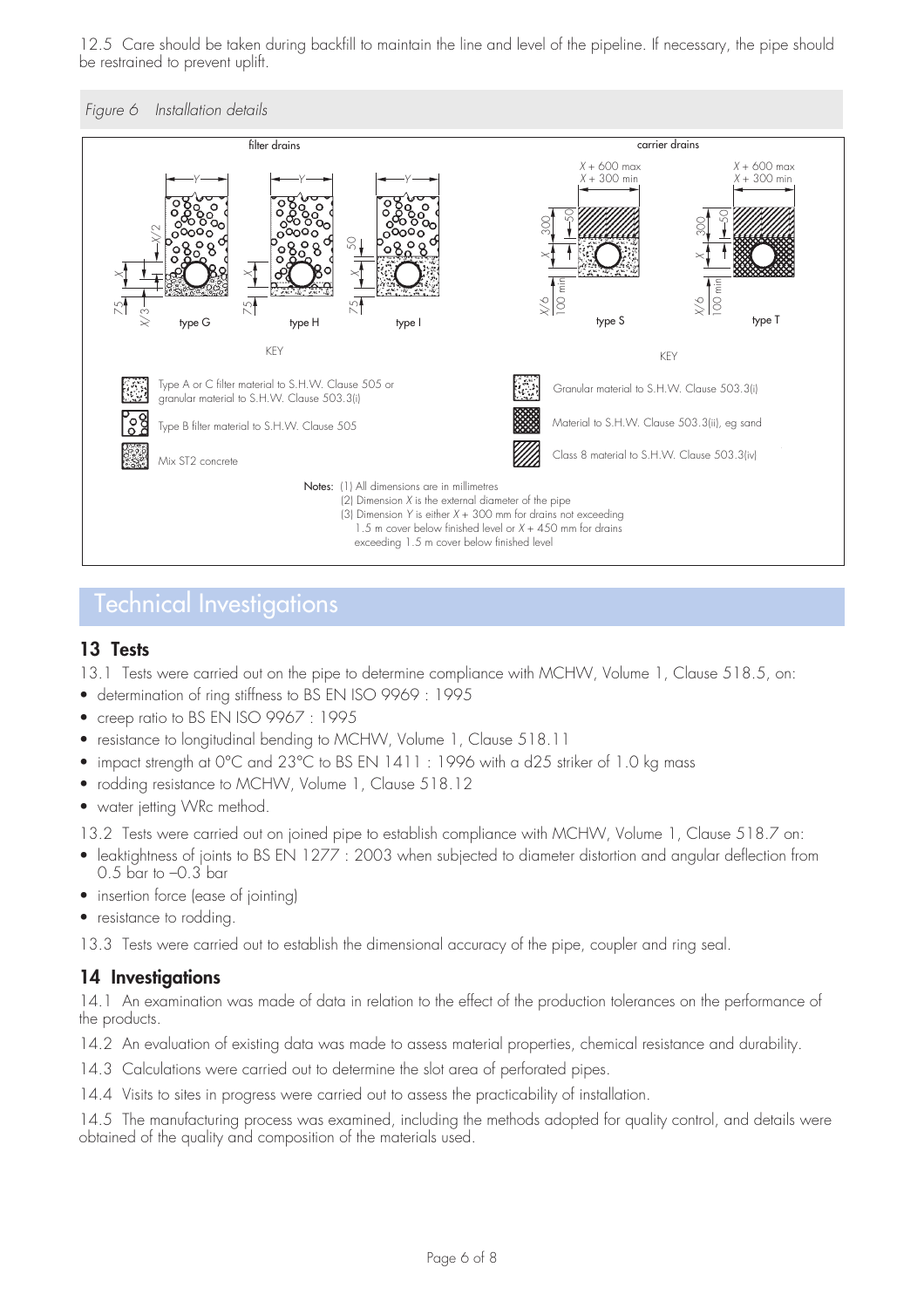# Bibliography

BS 5955-6 : 1980 Plastics pipework (thermoplastics materials) — Code of practice for the installation of unplasticized PVC pipework for gravity drains and sewers

BS EN 681-1 : 1996 Elastomeric seals — Material requirements for pipe joint seals used in water and drainage applications — Vulcanized rubber

BS EN 1277 : 2003 Plastics piping systems - Thermoplastics piping systems for buried non-pressure applications -Test methods for leaktightness of elastomeric sealing ring type joints

BS EN 1411 : 1996 Plastics piping and ducting systems. Thermoplastics pipes. Determination of resistance to external blows by the staircase method

BS EN ISO 9967 : 1995 Thermoplastic pipes. Determination of creep ratio

BS EN ISO 9969 : 1995 Thermoplastic pipes. Determination of ring stiffness

EN 638 : 1994 Plastics piping and ducting systems — Thermoplastics pipes — Determination of tensile properties

EN 728 : 1997 Plastics piping and ducting systems — Polyolefin pipes and fittings — Determination of oxidation induction time

EN 763 : 1994 Plastics piping and ducting systems — Injection moulded thermoplastics fittings — Test method for visually assessing effects of heating

ISO 527-2 : 1993 Plastics — Determination of tensile properties — Test conditions for moulding and extrusion plastics

ISO 1133 : 1997 Plastics — Determination of the melt mass-flow rate (MFR) and the melt volume-flow rate (MVR) of thermoplastics

ISO 1183 : 1970 Method for determining the density and relative density (specific gravity) of plastics excluding cellular plastics

ISO 12091 : 1995 Structural wall thermoplastics pipes — Oven test

Manual of Contract Documents for Highway Works, Volume 1 Specification for Highway Works, August 1998 (as amended)

Manual of Contract Documents for Highway Works, Volume 2 Notes for Guidance on the Specification for Highway Works, August 1998 (as amended)

Manual of Contract Documents for Highway Works, Volume 3 Highway Construction Details, March 1998 (as amended)